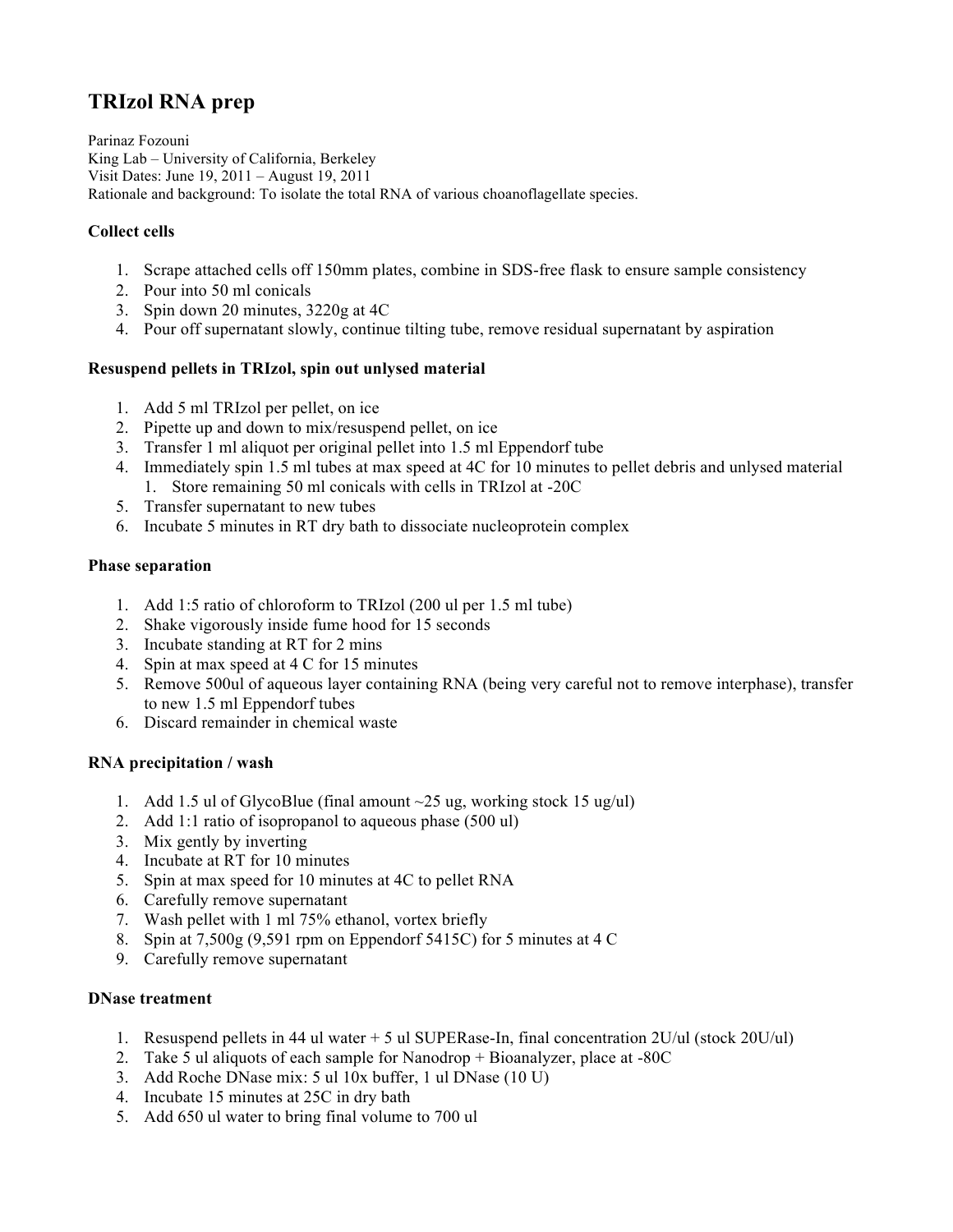## **Phenol:chloroform extraction**

(perform all steps on ice)

- 1. Add an equal volume (700 ul) of phenol:chloroform:IAA (125:24:1) pH  $\sim$ 4.5
- 2. Mix by inverting
- 3. Centrifuge at max speed for 15 minutes at 4C
- 4. Transfer aqueous phase to new tube
- 5. Repeat phenol:chloroform extraction (steps 35-38) at least twice, until no protein remains at interphase
- 6. To remove residual phenol, add an equal volume (roughly 500ul or less) of chloroform:isoamyl alcohol (without phenol)
- 7. Mix by inverting
- 8. Centrifuge at max speed for 15 minutes at 4C
- 9. Transfer aqueous phase (roughly 400ul or less) to new tube
- 10. Add 1.5 ul of GlycoBlue (final amount ~25 ug, working stock 15 ug/ul)
- 11. Precipitate aqueous phase with 1/20 volume 10M ammonium acetate and 2.5 volumes 100% EtOH
- 12. Incubate at -20C for several hours or overnight
- 13. Centrifuge at max speed for 15 minutes at 4C
- 14. Remove supernatant
- 15. Wash pellet with 1 ml 75% ethanol, vortex
- 16. Centrifuge at max speed for 10 minutes at 4C
- 17. Remove supernatant
- 18. Repeat 75% ethanol wash (steps 15-17)
- 19. Air dry pellet 5-10 minutes in laminar flow hood, do not over dry
- 20. Resuspend pellet in 20 ul water
- 21. Spec on Nanodrop, make dilutions for Bioanalyzer (aim for 1 ng/ul, so dilute in volume of water equal to concentration in ng/ul)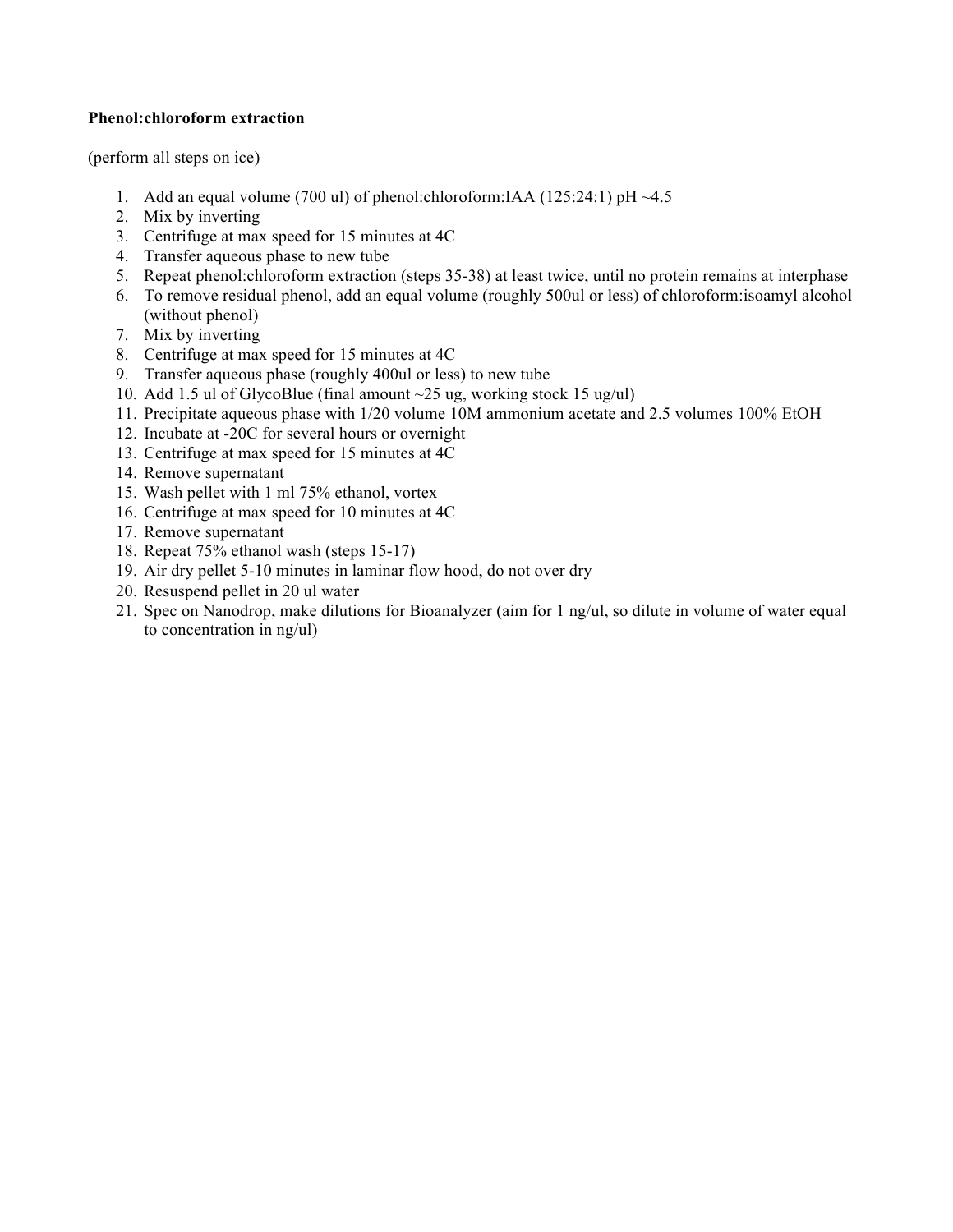## **Phenol/chloroform genomic DNA extraction – 1.5 ml Eppendorf tube**

Parinaz Fozouni King Lab – University of California, Berkeley Visit Dates: June 19, 2011 – August 19, 2011 Rationale and background: To isolate DNA of various choanoflagellate species.

20 ml Lysis Buffer:

200ul 1M Tris-Cl (pH 8.0) 4ul 0.5 M EDTA (pH 8.0) 0.1g SDS

- 1. Spin cells down in 50ml conicals at max speed (3220 g) for 20 mins at 4C
- 2. Add multiple of 700 ul of lysis buffer per cell pellet (e.g. 1.4 ml, 2.1 ml, etc.)
- 3. Pass through 1 or 5ml syringe fitted with 21 gauge needle twenty times
- 4. Spin 20 minutes at maximum speed (3220 g) at 4 C to pellet unlysed cell material
- 5. Split supernatant from each conical into 700ul aliquots in 1.5 ml Eppendorf tubes (if desired, retain largely bacterial unlysed pellet for later use)
- 6. Add 3.5 ul RNAse A per tube ( $\omega$  4 mg/ml, final concentration 20 ng/ul)
- 7. Incubate 5 min at RT on nutator
- 8. Add 7 ul Proteinase K (@ 10 mg/ml, final concentration 100 ng/ul)
- 9. Incubate 3 h at 50 C, swirling occasionally
- 10. Cool to RT
- 11. Add 700 ul per tube phenol:chloroform:isoamyl alcohol pH 8.0 (all phenol:chloroform steps should be performed in the chemical hood)
- 12. Shake vigorously inside hood to mix
- 13. Spin 10 minutes at maximum speed at RT
- 14. Transfer aqueous phase (upper) to new tube
- 15. Repeat phenol:chloroform:isoamyl extraction (steps 11-15) until no protein remains at interphase (sometimes up to 3-4x)
- 16. Add an equal volume of chloroform:isoamyl alcohol (with no phenol)
- 17. Shake vigorously to mix
- 18. Spin 10 minutes at maximum speed at RT
- 19. Remove aqueous phase (upper), combining into a single tube with room for 3x volume of sample (can be 1.5 ml Eppendorf tube or 15 ml conical)
- 20. Add 1/20 volume 10M ammonium acetate (final concentration 0.5 M)
- 21. Add 1/3 ul of GlycoBlue per 100 ul of aqueous phase (@ 15 mg/ml, final concentration 50 ng/ul)
- 22. Add 2 volumes 100% EtOH
- 23. Invert 5-10x to precipitate DNA
- 24. Precipitate several hours or overnight at -20 C
- 25. Spin at maximum speed at RT for 20 min
- 26. Pour off supernatant
- 27. Add 1ml or 10 ml 100% EtOH to wash pellet
- 28. Wash on nutator for 5 minutes at RT
- 29. Spin 5-20 minutes at max speed
- 30. Repeat 100% EtOH wash a total of 2-3x
- 31. Pour off supernatant
- 32. Add 1ml or 10 ml 70% EtOH to wash pellet
- 33. Wash on nutator for 5 minutes at RT
- 34. Spin 5-20 minutes at max speed